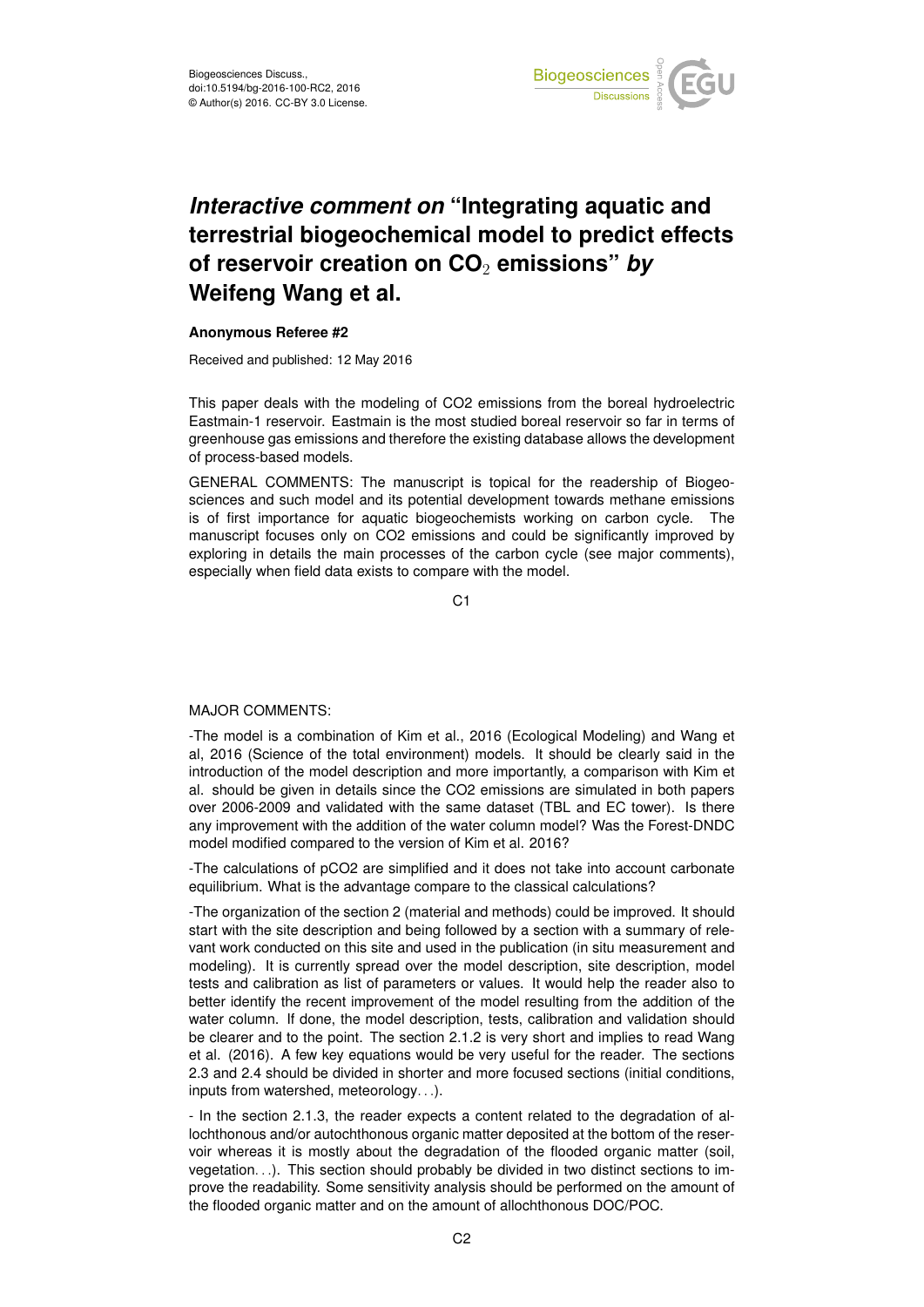-The model is a 1-DV model and no vertical profile of modeled variables is shown. Such typical figures are missing to evaluate if how processes are well reproduced by the model or if the model gives "only" a good average value for the "bulk" water column. It would be nice to see data from Teodoru et al (2011) (pelagic and benthic respiration, primary production, benthic respiration) and Demarty et al (2011) (vertical profiles) for instance being used for comparison with the model.

-I would recommended to put the monitoring of the pCO2 in the generation station (supplemental) in the main document since it is the best way to have the average concentration over the whole water column. It also offers the possibility of computing downstream emission.

-A discussion about the pool of carbon fueling emissions would be very interesting: What are the relative contributions of the pelagic respiration, the autochthonous and allochthonous organic matter and the flooded organic matter to the CO2 emissions? Those elements could reinforce the section 4.1 where all sources are listed but no information is given about the main source for the first years and after a few decades..

-the section 4.2 is basically about the sensitivity of the model to temperature change on CO2 emissions. I would be very informative to provide illustrations of temperature change on both the physics (vertical stratification, duration of ice cover. . .) and on biogeochemical processes (respiration, PP in the water column, CO2 production in the soils and overlying sediments. . .). Currently, this section does not provide any quantitative answer to the tested effect.

DETAILLED COMMENTS: -P(age)1-L(ine)24: ""engineering" reservoir lifetime (100 years)" could be replace vy the widely-used life-time analysis

-P1-L27: oxygen effects?

-P2-L9-10: Many papers by JJ Cole, Carpenter and their teams or the synthesis by Duarte and Prairie (2005) would be more relevant for the prevalence of heterotrophy in

C3

aquatic ecosystems.

-P2-L11 " water-saturated sediments where the organic matters (e.g., plant biomass, litter, and soil organic matter)": Sediments are different from the flooded organic matter.

-P3L14: what are those "minimum inputs" compare to the listed "sophisticated" models? This should be discussed later on in the manuscript.

-P3-L23-26: "Based on limited empirical data, we test the hypothesis that the boreal reservoir will be a net source of CO2 to the 25 atmosphere. We further hypothesize that the exchanges will be the largest in the first one to two decades and will then show little secular change thereafterâĂŤi.e. year-to-year variability around a fairly constant mean" The Eastmain database is not a limited database: 6 years of EC, several field campaigns with floating chamber, DOC, pCO2, respiration, Chloa to cite a few. . . And the two hypotheses here are not hypothesis since those results are well know (Teodoru et al., 2012). The challenge was rather to check if a simple model is able to reproduce the emissions.

-P4-L21: Is the sentence a title for a section?

-Page 10 Line 20-23: There is no explanation about the tree removal. Was it really done before flooding? If yes, this should be in the site description. Is it a theoretical hypothesis for the evaluation of the role of tree trunk organic matter on emissions and the evaluation of mitigation options?

-P11-L18: what does dr stands for?

-P11-L26-27: This should be extended as noted is the general comments.

-P12-L25-26: "Both increasing and decreasing wind speeds enhanced annual CO2 emissions 25 only by 1 and 1% over 100 years, respectively." Unclear sentence, should be rephrased.

-P12-L29: "grater". . . greater